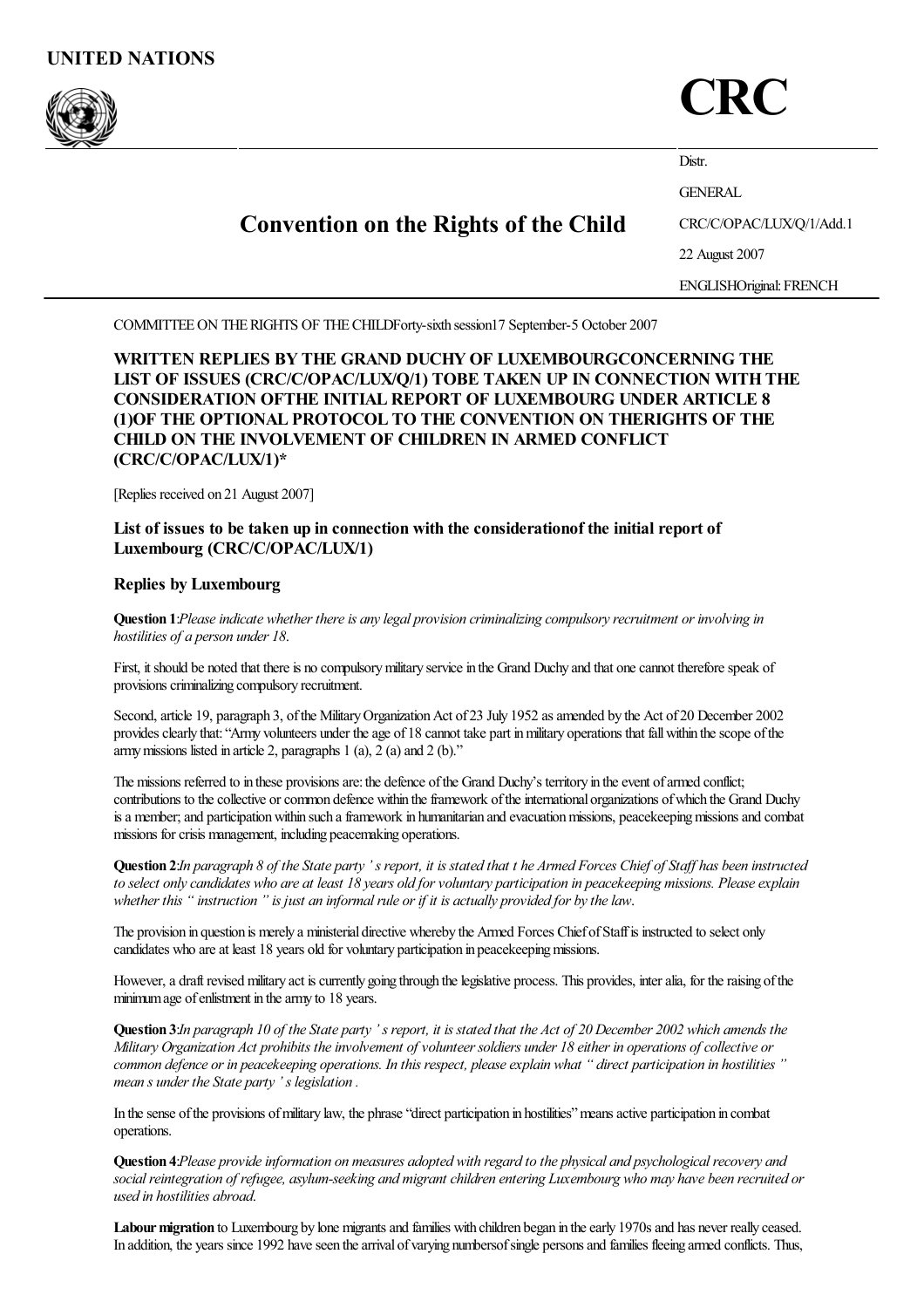from 1992 to 2000, some 9,000 asylum-seekersarrived in Luxembourg, the majority from the formerYugoslavia, followed, from 2002, by persons fromvarious regions ofthe African continent.

The vast majority of children arriving as asylum-seekers were accompanied by their parents, unaccompanied minors having always been only a marginal phenomenon in Luxembourg. These children, like Luxembourg children and youth, have access to both medical and psychological care from the country's specialists. They are referred to general practitioners or specialists, in paediatric psychiatryforexample. Likewise, psychologists specializing in childhood and adolescencecan provideexpertassistance. Mention may also be made of the psychiatric and psychological outpatient services established by the Government's Commissariat for Foreigners, at which interpretation services are available.

Migrants legally settled in Luxembourg and recognized refugees, as well as unsuccessful asylum-seekers who have regularized their status in Luxembourg, have a free choice of physical and mental health service providers.

The past three or so years have witnessed the arrival of significant numbers of applicants for international protection aged under 30 and suffering from profound trauma. They are mostly women and men who were involved in armed conflicts during childhood or adolescence and have been subjected to various forms of violence.

The women have often been victims of sexual violence, a fact they have kept hidden from their close relations, parents and spouses for long periods.

The sub-Saharan African men have serious psychological problems, a number of them having been recruited as child soldiers, notably inAngola.

The young men from the Balkans report that they were separated from their parents during armed conflicts or were torn between parents living in different regions.

Once they attained their majority, given the difficulties of every kind persisting in their regions, they began to seek a country of asylum in the European Union. Having had successive applications rejected, they continue their rootless existence until, one day, they find themselves in the most dreadful state of health. They are unable either to cope with their past trauma or to settle into stable adult lives, which causes deep depression accompanied by suicidal ideation, flashbacks and panic attacks. These psychological problems often lead to physical illness.

The various measures existing in Luxembourg to promote physical and psychological recovery and social reintegration are as follows:

1. Free choice of doctor for migrant workers and members of their families, asylum seekers (and members of their families) and refugees (and members of their families);

2. Coverage of medical expenses (variable rate) for workers through enrolment in a compulsory health insurance scheme;

3. Coverage of medical expenses (variable rate) for asylum-seekers whose applications are being processed through enrolment in the health insurance scheme referred to in paragraph 2 above, with contributions being paid by the State;

4. Social assistance, including health insurance coverage, for recognized refugees who are unable to enter the labour market;

5. Supplementary financial assistance to cover medical expenses, accorded by the Ministry of Health to residents of limited means;

6. Information and assistance services, open to the resident population;

7. Specialized information and guidance services for asylum-seekers;

8. Specific in-kind assistance for asylum-seekers, interpreting services for example, if necessary;

9. Access to services and assistance from private- and public-sector organizations that promote the social reintegration of Luxembourg residents, both Luxembourg- and foreign-born;

10. Guidance and assistance with social reintegration for asylum-seekers, including projects co-financed by the European Fund for Refugees.

Question 5:*Please provideinformation as to whether the State party may assumeextraterritorial jurisdiction over the war* crime of conscripting or enlisting children under the age of 15 into the armed forces, or using them to participate actively in *hostilities. Also in relation to extraterritorial jurisdiction, pleaseindicate whethercourts in Luxembourg mayestablish their* jurisdiction in case of the compulsory recruitment or involving in hostilities of a person under 18 if committed outside *Luxembourg by or against a citizen of Luxembourg*.

Jurisdiction may not be established in either instance.

Question 6:Please explain how access to arms is regulated within the State party. Also, please provide information on the *rules regulating the production, sale and distribution of small arms and other weaponry*.

### A. Efforts at the national level

The legal framework in this area consists of the Arms and Ammunition Act of 15 March 1983 and the Grand-Ducal Regulation of 31 October 1995 on the import, export and transit of arms, ammunition and materiel intended specifically for military use and of related technology, which are published in the *Mémorial*, the official gazette of Luxembourg.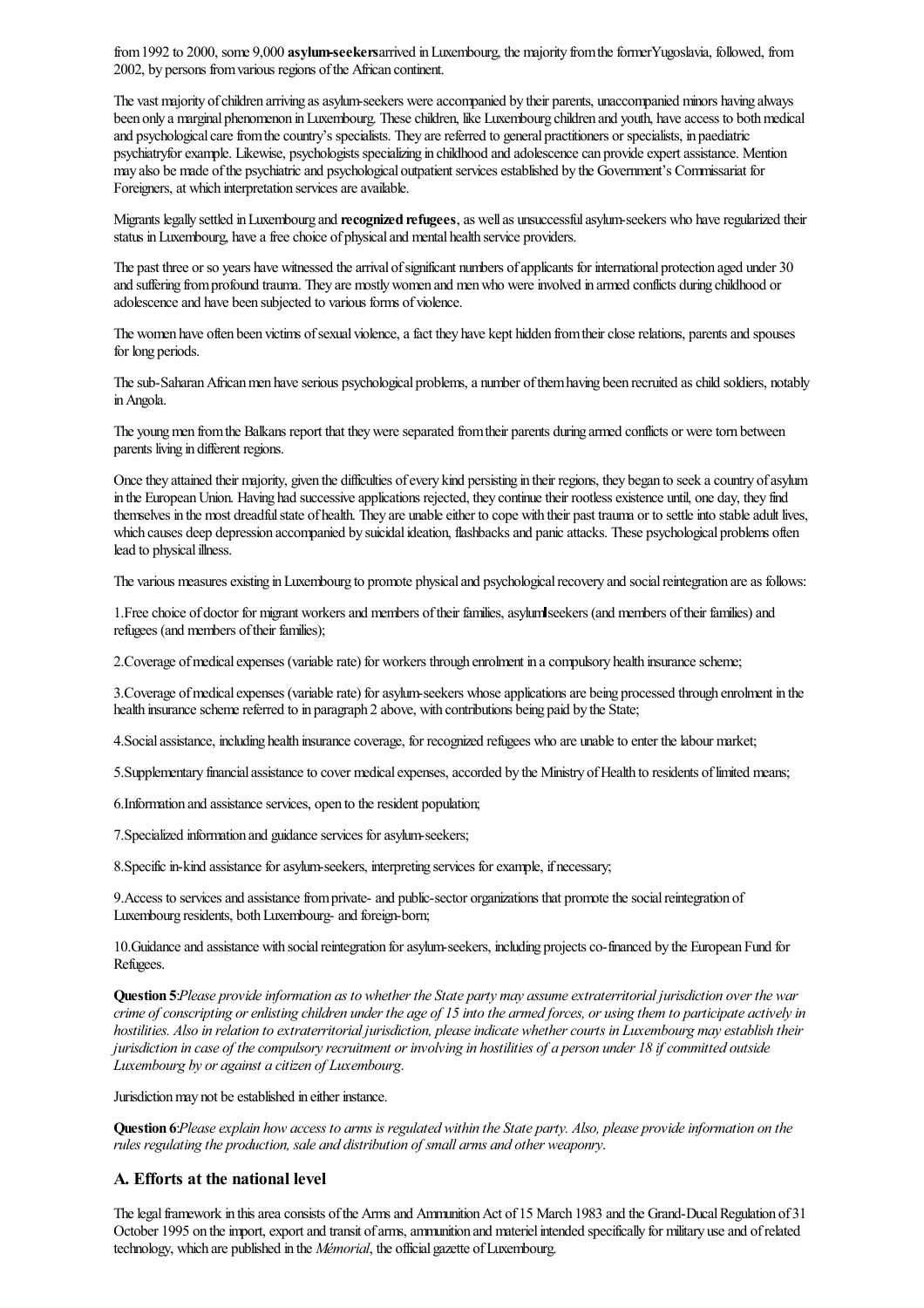To ensure international coordination in the area of small arms and light weapons, the Ministry of Foreign Affairs has been tasked with liaising with other States and organizations.

# 1. Prohibited weapons

Under article 4 of the Arms and Ammunition Act of 15 March 1983, the import, manufacture, modification, repair, acquisition, purchase, possession, storage, transport, carrying, transfer, sale, export of and trade in certain types of arms and ammunition are prohibited. However, the Ministry of Justice may, by derogation from article 4, authorize:

(a)The import, acquisition, purchase, transport, possession, sale, transfer, export of or trade in arms and ammunition where such arms and ammunition are antiques, works of art or decorative items or are intended for inclusion in a collection or armoury (authorization may be subject to the condition that the weapons have been permanently disabled);

(b)The import, acquisition, purchase, transport, possession, sale, transfer or export of arms and ammunition intended for scientific or educational use;

(c)The import, export or transit of arms from abroad where such arms are intended for other countries.

The authorization may allow the weapons listed above to be used for purposes other than those referred to.

There is no national marking system in Luxembourg for manufactured and/or imported small arms. There are no arms factories in the Grand Duchy. Gunsmiths and arms and ammunition dealers must keep a register, in which they must record acquisitions and sales of arms, as well as the make, calibre and manufacturing number of each weapon and the name and address of the supplier and purchaser. In addition, the register must indicate the number and date of issuance of the ministerial authorization, which must be produced whenever so requested by public officials. Gunsmiths and arms dealers may be required to provide a copy of their register to the Ministry of Justice. The maximum quantities of arms and ammunition that may be kept in stock by gunsmiths and arms dealers are fixed by the Ministry.

In the event of riots, suspicious gatherings or breaches of the peace, the Ministry may order the closure or evacuation of all arms and ammunition stores and warehouses and the transfer of the arms and ammunition to a place chosen by it.

Violations of the Act of 15 March 1983 are punishable by imprisonment for a term of from eight days up to a maximum of five years.

# 2. Export

When a weapon is acquired in the Grand Duchy with a view to its export, the gunsmith must submit an application to the Ministry of Justiceso that the vendor may obtain authorization to export the weapon, that is, to transport it fromthe place ofacquisition to the frontier. Applications for licences to export arms, ammunition and materiel intended specifically for military use and related technology must be accompanied by an international import or end-user certificate. The Grand-Ducal Regulation of 31 October 1995, as amended, provides that the Minister for Foreign Affairs, Foreign Trade and Cooperation should determine the form and content of these documents.

In accordance with and pursuant to Council Directive 91/477/EEC on control of the acquisition and possession of weapons (art. 11). Luxembourg transmits to the other member States concerned the licences granted for exports to their respective territories.

The Licences Office may require applications for the transit of arms, ammunition and materiel intended specifically for military use and of related technology to be accompanied by a document certifying that the competent authorities of the country of origin of the goods have authorized their export to the country of destination.

Applications for export and transit licences must be accompanied by an undertaking signed by the applicant that the export or transit of the goods will be effected in accordance with the licence application. Within three months of each shipment of goods covered by an export licence, the exporter must provide the Licences Office with proof of the arrival of the goods in the authorized country of destination and of their clearance by the importer.

Such proof may take the form of the document issued by the customs service of the importing country establishing that the exported goods have been entered for consumption or any other document establishing the direct acceptance of the goods by the competent authority of the importing country or by any operator appointed for that purpose by the competent authority.

# 3. Destruction of arms

With regard to the destruction of arms, the method used by Luxembourg (the Luxembourg army, the Grand-Ducal police and the customs service) is destruction by severing. This is carried out by the armouries of the respective services. The severed metal is gathered in a container and transported by armoury officers to a steel-making works, where, in front of witnesses, it is melted in electronic blast furnaces. Afterwards, the destruction is recorded.

# B. Efforts at the international level

# 1. Measures to combat the accumulation and proliferation of small arms

From 2001 to 2004, the Luxembourg authorities financed a project of the Groupe de Recherche et d'Information sur la Paix et la Sécurité (GRIP) entitled "A stronger network of African NGOs for conflict prevention and peacebuilding". Among the project's